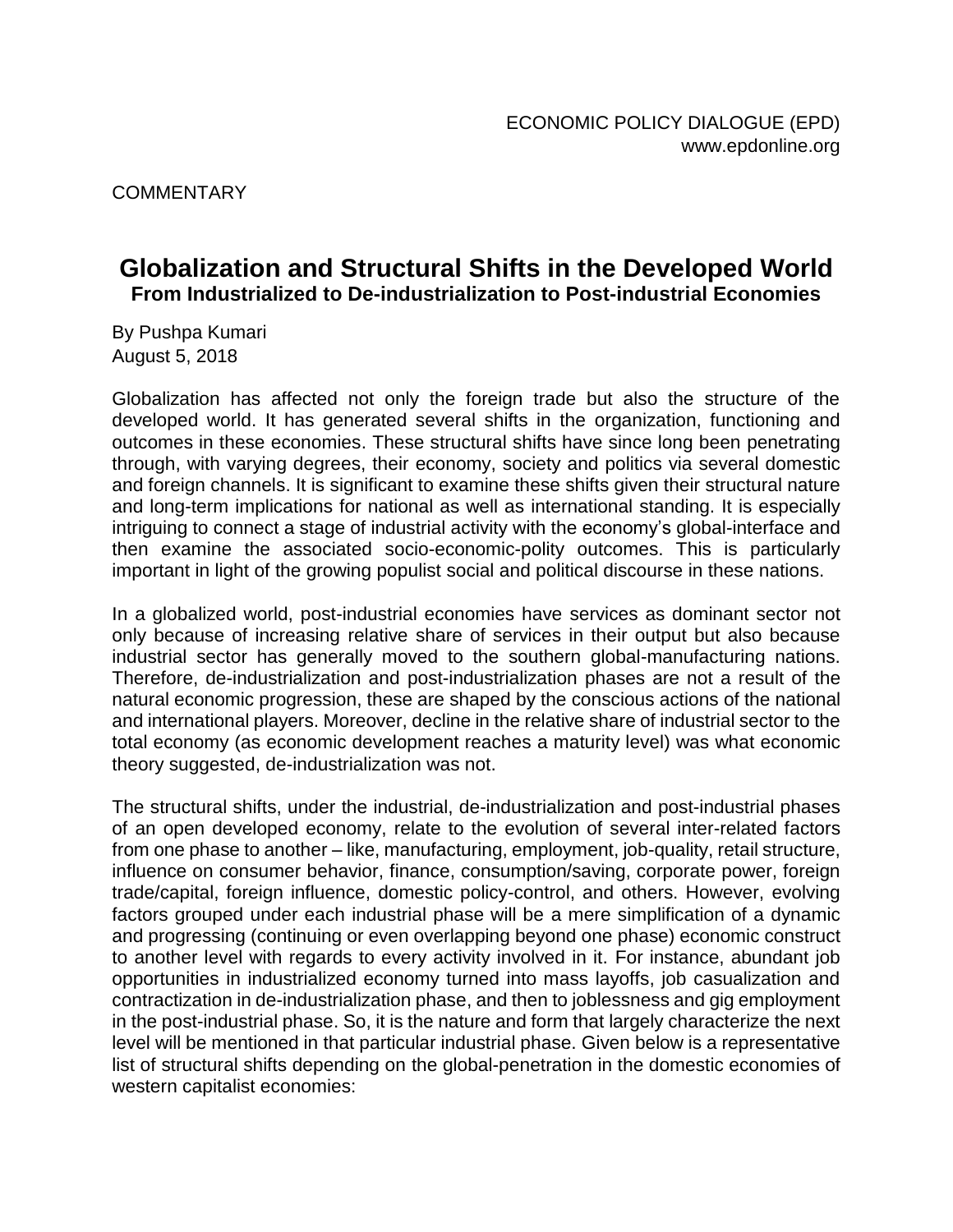## **Industrialized Economies**

- o Vibrant industrial sector
- o Domestic manufacturing, Integrated factory floor
- o Specialization-based foreign trade in goods
- $\circ$  Foreign capital outflows (aid flow)
- o Democratic retail sector, Small retailers (Mom-&-Pop stores)
- o Local stores being influencers/trend-setters (what to be produced)
- o Relationship retailing
- o Thriving local economies
- o More jobs than workers
- o Income-based consumption, high domestic savings
- o Banking into basic intermediary functions
- o Political control on domestic policy-making

## **De-industrialization**

- o Globalising economies
- o Declining manufacturing
- o Multinational corporations
- o Foreign direct investments
- o Foreign trade in goods and tasks (off-shore value-chains)
- o Corporate Power
- o Big retailers (Walmart-type)
- o Neutral retailing
- o Mass production
- o Mass marketing
- o Mass consumption, consumerism
- o Mass lay-offs, job-uncertainty
- o Domestic job casualization and contractization
- o Financial liberalization
- o Debt-financed consumption, declining savings
- o Asset-bubbles
- o Loosening control on domestic policy-making

## **Post-industrial Economies**

- o High global integration
- o Global manufacturing
- o (Near) foreign-manufacturing-dependency for durable/semi-durable goods
- o Foreign capital reversal (inflows more than outflows as current account deficits),
- o Nations' competition (nations competing with each other) vying corporations
- o Rising nationalist (to acquire/innovate/lead) agendas on advanced technologies (techno-nationalism), techno-manufacturing, cyber, space type industries to own national control on the future
- o Foreign interference through politics (like, donations, election influence), policy, investment, cyber etc. routes
- o Bullying corporations
- o Online retailers (Amazon)